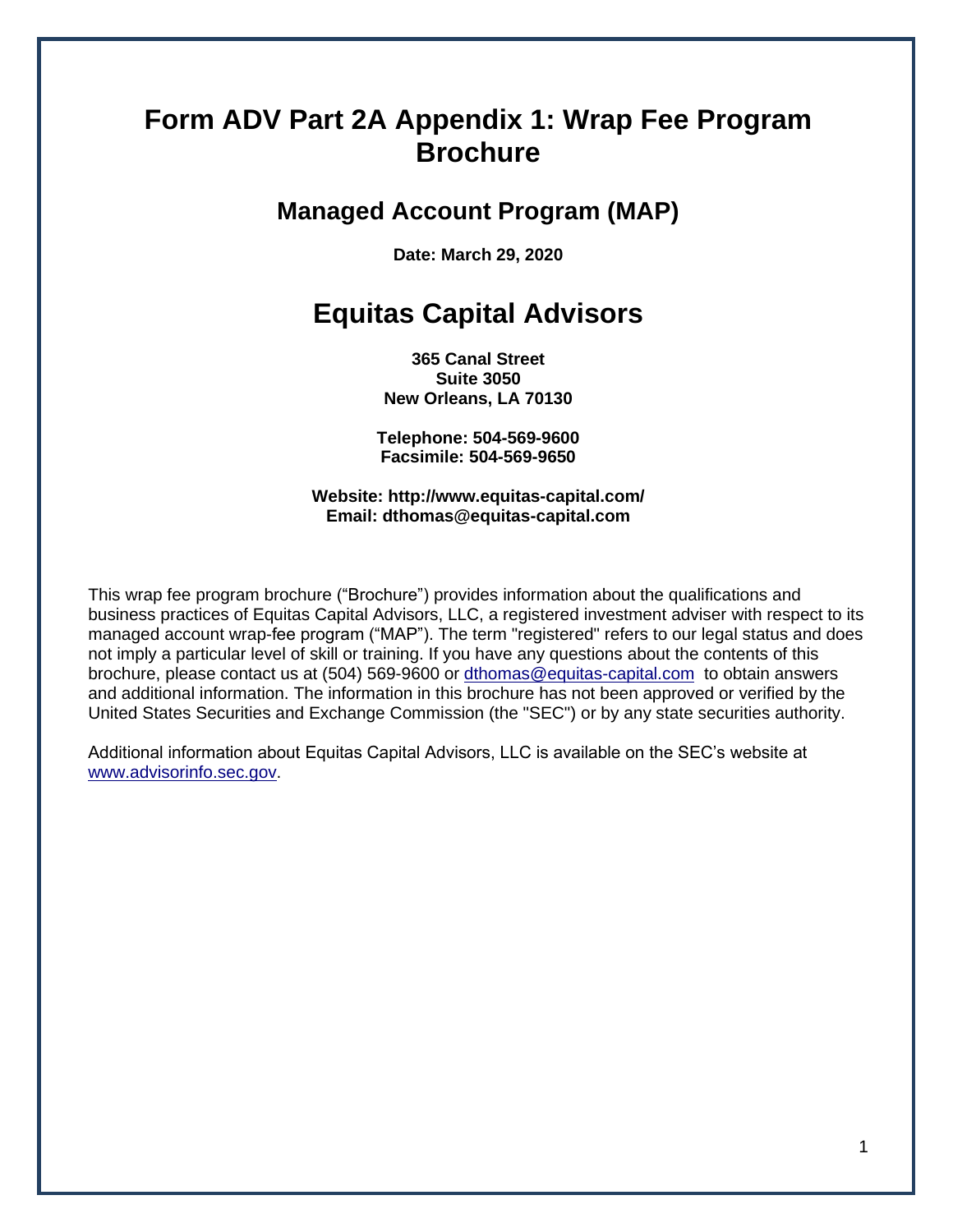## <span id="page-1-0"></span>**Item 2 Summary of Material Changes**

Form ADV Part 2 Appendix 1 requires registered investment advisers to amend this Brochure when information becomes materially inaccurate. If there are any material changes to an adviser's disclosure brochure, the adviser is required to notify you and provide you with a description of the material changes.

Since the filing of our last annual updating amendment, dated March 22, 2019 we have not made material changes to report.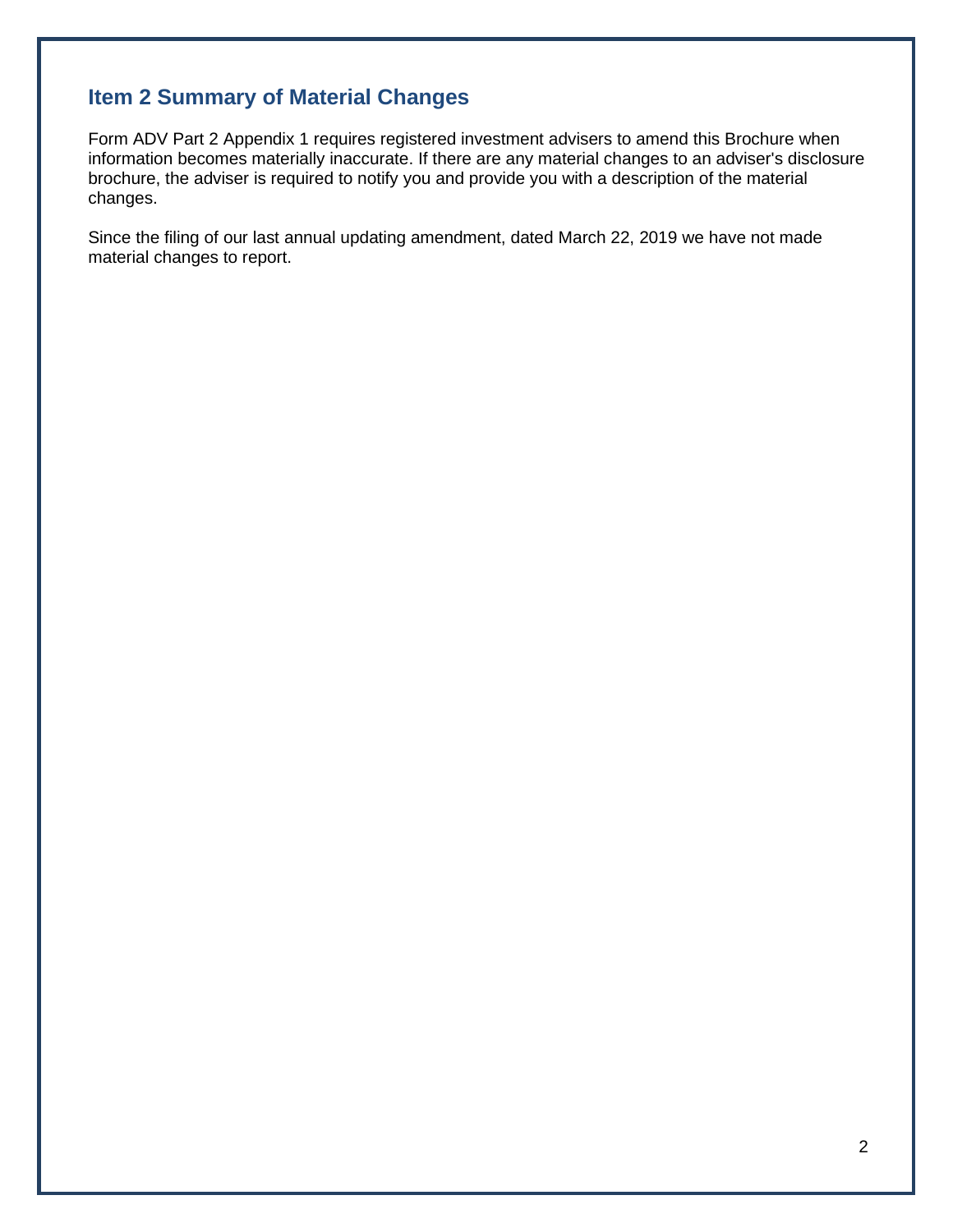# <span id="page-2-0"></span>**Item 3 Table of Contents**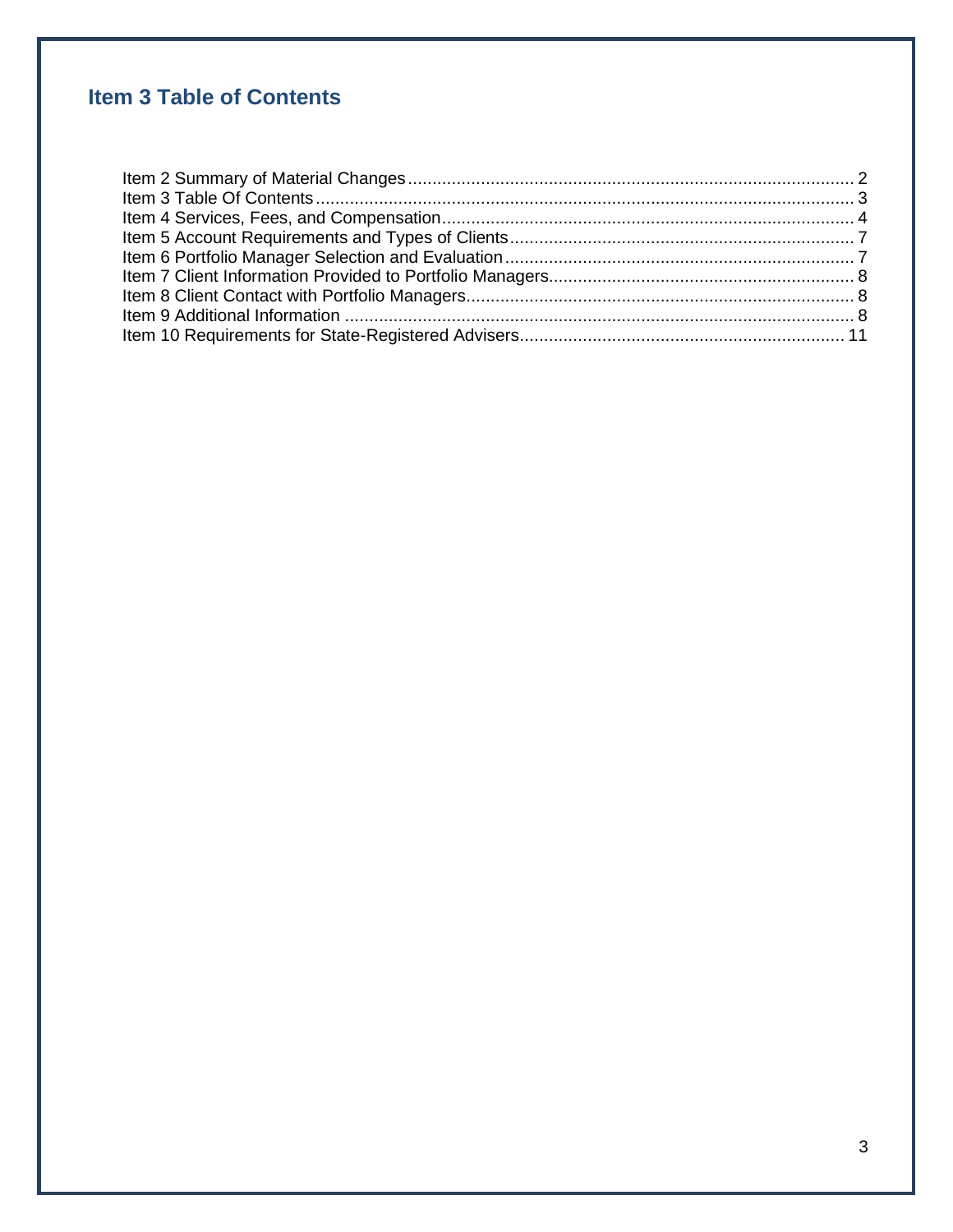## <span id="page-3-0"></span>**Item 4 Services, Fees, and Compensation**

**Services.** Equitas Capital Advisors, LLC ("Equitas", "the Advisor", the "firm", "we" or "us") is an independent New Orleans, Louisiana based investment advisory firm. We provide a broad variety of investment management consulting services to a wide range of clients on a continuous basis. The firm has been in business since September 2002. David S. Thomas, Jr. is the Chief Executive Officer and 100% owner of the firm.

The firm sponsors a managed account wrap program ("MAP"), through which we assist our clients in selecting independent portfolio managers to manage their assets. MAP provides clients with equity, balanced, and fixed income management from Portfolio Managers selected by clients with the assistance of one of the Advisor's investment management consultants ("Investment Consultants"). The Investment Consultant works closely with each MAP client to analyze and define the client's investment objectives and needs. Based on this analysis and evaluation, the Investment Consultant will recommend to the client one or more investment strategies offered by independent Portfolio Managers. The platform of managers includes approximately 720 professionally-managed investment products. The portfolio manager(s) exercise discretionary authority over the client's funds in order to achieve the client's investment objectives, consistent with the investment strategy chosen by the client.

The Portfolio Managers participating in MAP may offer multiple different investment strategies. Not all strategies available under MAP may be suitable for a client. The client will make its own selection of strategies and Portfolio Managers from among those presented by the Investment Consultant.

Portfolio Managers may be selected from the following investment styles:

- Equity: Growth, Core, Value, Large-Cap, Mid-Cap, Small-Cap, Income, International, Global, Sector Rotator, REITs
- Balanced: Equity Oriented, Fixed Income-Oriented
- Fixed Income: Total Return, Intermediate-Term, Convertibles, High Yield

A client will enter into a Program Agreement with Equitas Capital Advisors, under which the client will authorize the Portfolio Manager to provide investment management services for the client. Equitas Capital Advisors, through its affiliation with Pershing, LLC, will maintain a master agreement with the Portfolio Manager regarding these services. In order to receive the investment management services, clients will also open a brokerage account ("MAP Account") with Pershing Advisor Solutions ("PAS"), a broker-dealer affiliate of Pershing, LLC. The client grants the Portfolio Manager discretionary trading authority over MAP Account. Under MAP, neither the Investment Consultant nor PAS exercises any discretion in the client's MAP Account. On behalf of the client, the Portfolio Manager will direct PAS and/or its clearing broker dealer, to make securities transactions for MAP Account. Unless otherwise communicated to the client, execution and clearance of transactions will be provided by Pershing, LLC a division of the Bank of New York ("Pershing"). Pershing will also be the custodian of all the client's securities and cash in MAP Account.

For services rendered under MAP, the client pays a quarterly wrap fee based on the value of the client's MAP Account. The fee covers the following management and administrative services and costs for MAP Account:

- The Investment Consultant's initial analysis of the client's investment objectives and needs, with periodic re-evaluations.
- Investment advisory and portfolio management services by the Portfolio Manager.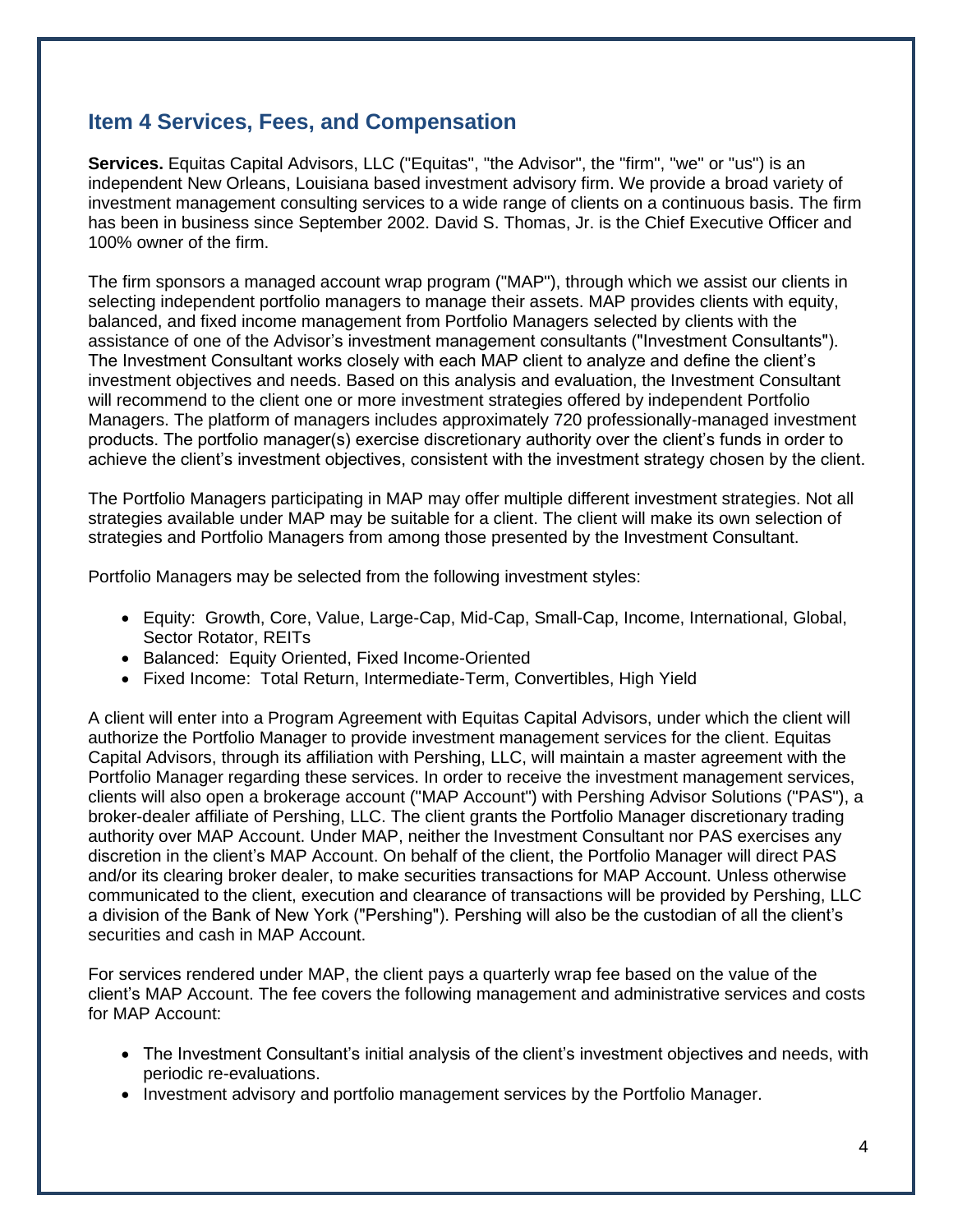- Quarterly performance evaluations of MAP Account ("Portfolio Evaluation Reports") and quarterly statements.
- Transaction fees (e.g. brokerage commissions) for securities transactions effected through PAS and/or its clearing firm.
- MAP Account custody services.

On a quarterly basis, Equitas Capital Advisors will provide the client with a Portfolio Evaluation Report, which compares the performance of MAP Account to various market indices. Performance information will be calculated in accordance with standards set by AIMR and/or the Consultants Performance Standards. The Advisor will generate these reports on a uniform and consistent basis.

The Advisor will also arrange for the client to receive the following reports on relevant activity in MAP Account: (i) trade confirmations reflecting all transactions effected with or through PAS (other than money market fund transactions), and (ii) monthly statements itemizing all transactions in cash and securities and all deposits and withdrawals of principal and income during the preceding calendar month and listing securities in custody held in MAP Account, or quarterly statements listing securities in custody held in MAP Account where there is no monthly activity. The pricing information used in preparing these reports is based upon the fact that any fixed income purchase and sale transactions for a client's account will be aggregated whenever possible with such transactions of other Portfolio Manager clients. There can be no assurance that such prices will be attained in instances when orders are not aggregated.

**Fees and Compensation.** Clients pay an annual asset-based account fee ("Wrap Fee") for MAP. The Wrap Fee is an all-inclusive fee that is both for investment advice and trading costs and commissions. Neither the Advisor nor its representatives are compensated for individual transactions in a MAP Account. The Program fee covers (1) the initial analysis of the client's investment objectives and needs, with periodic re-evaluations; (2) the Investment Consultant's evaluations and recommendations of Portfolio Managers; (3) portfolio management services rendered by the selected Portfolio Manager; (4) custodial services and execution provided through PAS or Pershing; and (5) Portfolio Evaluation Reports and other transactional reporting.

The Program Fee does not cover:

- any national securities exchange fees (as applicable);
- wire transfer fees:
- termination fees for qualified retirement plans and individual retirement plans; and, other fees required by law.

Program fees are calculated as a percentage of MAP Account value. Fees are payable in advance on a quarterly basis and calculated on PAS's appraisal of the market value of the assets in MAP Account as of the last business day of the preceding calendar quarter. Adjustments may be made for additions to or withdrawals from MAP Account in any calendar quarter. Fees are assessed on all assets under management, including securities, cash and money market balances. The standard Program fee schedule, which is negotiable, is based on account size and asset type.

The Program Agreement provides that either party may terminate MAP Agreement at will upon written notice to the other party. If the Agreement is terminated prior to the last day of the calendar quarter, then a pro rata portion of the fees paid by the client, based upon the days remaining in the quarter, will be refunded to the client. Equitas or Pershing may terminate the participation of any Portfolio Manager or any investment strategy in MAP at any time and in any manner. In the event of any such termination, Equitas will give the client reasonable advance notice of the termination and the opportunity to select a new Portfolio Manager or strategy from investment strategies presented to the client by the Investment Consultant. If a client fails to select a new strategy after receiving such notice,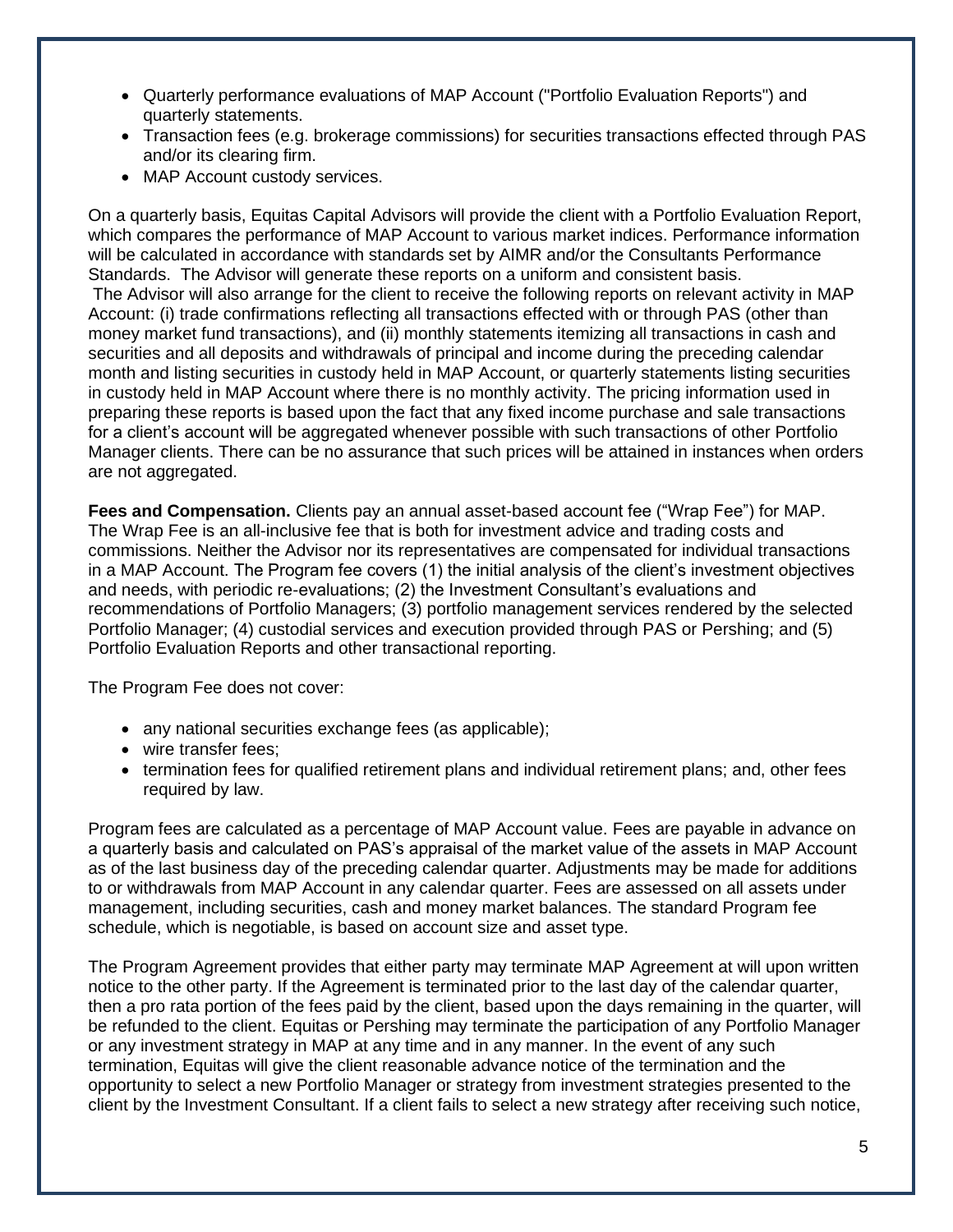MAP Account will be converted to a traditional brokerage account at PAS, which is not managed by the Portfolio Manager who managed the terminated strategy; in such an event, the client will be solely responsible for managing the account. Alternatively, a client may elect to continue to engage the previously designated Portfolio Manager to manage the assets outside of MAP. In the event that the client terminates participation in MAP within twelve (12) months of inception, closing charges not to exceed \$2,000 may be assessed to cover set up cost.

> **MAP PROGRAM FEE SCHEDULE All-Inclusive ("Wrap") PRICING\***

| Asset Size<br>$\sqrt{\$}$ in thousands) | \$100-<br>\$500 | \$500-<br>\$1,000 | $$1,000-$<br>\$2,500 | $$2,500-$<br>\$5,000 | Over<br>\$5,000 |
|-----------------------------------------|-----------------|-------------------|----------------------|----------------------|-----------------|
| <b>Equity &amp; Balanced</b>            | $3.00\%$        | 2.50%             | $2.00\%$             | 1.75%                | 1.50%           |
| <b>Fixed Income</b>                     | $2.00\%$        | 1.50%             | 1.25%                | $1.00\%$             | 0.85%           |

The current standard MAP Program fee schedule is as follows:

\**Note: Fees are subject to negotiation.*

Mark-ups, mark-downs and spreads (paid to market makers) charged by dealers may be included in the price of certain transactions executed on behalf of a client, including over-the-counter and fixed income securities. However, with respect to those transactions no additional mark-ups, mark-downs, spreads or commissions will be borne by the client. The client will pay the public offering price on securities purchased from an underwriter or dealer involved in a distribution, a portion of which may be paid to PAS.

A portion of the fee paid by the client under MAP will be received by Pershing or its affiliates. Pershing pays a Portfolio Manager participating in MAP between twenty-five and fifty basis points of the assets of the client managed by the Portfolio Manager for investment management services rendered to the client. The Advisor also receives a portion of the wrap fees for the placement of investors in MAP, however any fees we receive through this program are used to offset, on a dollar-for-dollar basis, the particular client's consulting fees due to the Advisor. To the extent the offset is greater than the consulting fee invoiced, the Advisor rolls over that balance (the "Credit Balance") on a quarterly basis until the end of the year – at which point the balance reverts to zero and the Advisor retains any unused Credit Balance. Therefore, in situations where clients maintain a Credit Balance at the end of the year, the Advisor receives additional compensation from MAP. *As a result, the Advisor may have a financial incentive to recommend MAP over other programs or services.*

**Comparison of Costs.** Depending upon the size of MAP Account, changes in the value of MAP Account over time, the client's ability to negotiate fees, the number of transactions in MAP Account and other factors, the amount of fees paid by the client under MAP may or may not exceed the aggregate cost of services if provided separately to the client. When making cost comparisons, the client should be aware that the combination of investment advisory, custodial and brokerage services available through MAP may not be available separately or may require multiple accounts, documentation and fees.

Clients who have a MAP Account may also have other accounts with Equitas Capital Advisors in which advisory fees are not charged. The commissions charged to the client for transactions in those nonadvisory accounts are unrelated to MAP.

**Investments in Money Market Funds or Mutual Funds or REITS**. The Portfolio Manager may maintain positions in a MAP Account invested on a daily or periodic basis (as applicable) in a money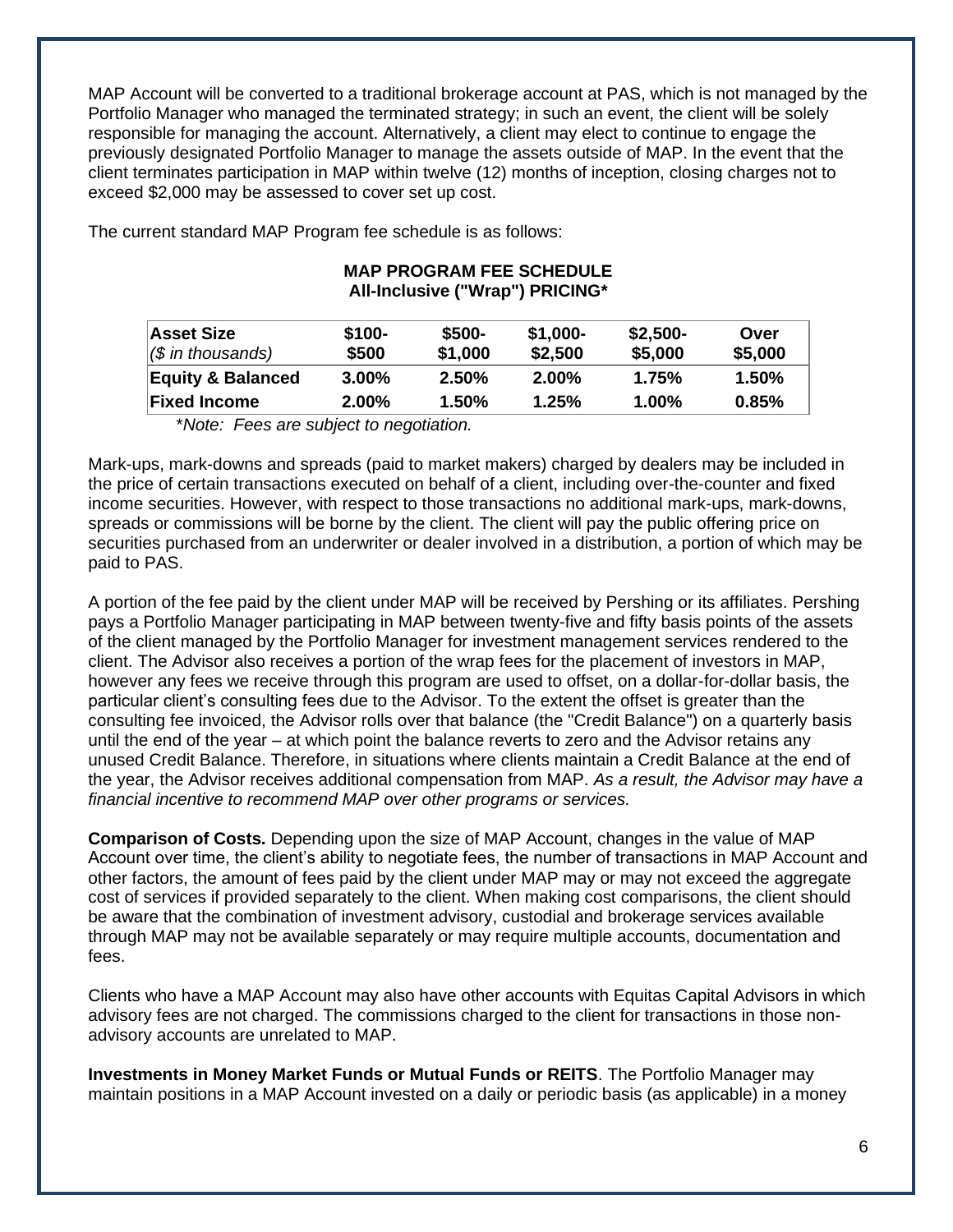market fund. Additionally, under certain circumstances, assets in a MAP Account may be invested in an open-ended investment company (mutual fund) or a real estate investment trust (REIT). Investors in money market funds or mutual funds or a REIT indirectly bear a proportionate amount of the fees and expenses borne by the fund or REIT, including investment advisory, management, administrative, custodial and other fees and expenses. These fees and expenses are in addition to fees paid under MAP.

## <span id="page-6-0"></span>**Item 5 Account Requirements and Types of Clients**

Equitas Capital Advisors' services, including those provided under the wrap fee program described herein, are available to any current or prospective clients, including, but not limited to, individuals, banks and thrift institutions, pension and profit sharing plans, trusts, estates, endowments, foundations and other charitable organizations, businesses, or governmental entities.

Clients are required to place a minimum of \$100,000 in any single investment strategy.

MAP is not recommended for a client that wishes to impose any specific restrictions on the management of MAP Account, including restrictions regarding the ownership of particular securities. This would require a Portfolio Manager to deviate from investment decisions it would otherwise make in managing assets. The client's MAP Account will be managed in a manner very similar to that of other clients with similar investment objectives and risk tolerances that use the same strategy.

## <span id="page-6-1"></span>**Item 6 Portfolio Manager Selection and Evaluation**

The Investment Consultant selects Portfolio Managers and investment strategies for inclusion in MAP based upon the ability of the Portfolio Manager to meet certain guidelines and several other evaluation factors. The guidelines are:

- a minimum of \$250 million in total assets under management;
- at least two full-time portfolio analysts with adequate staff support;
- a consistent and verifiable five-year performance record which meets industry standards;
- no material legal or regulatory problems; and
- appropriate regulatory registration.

Other factors considered in evaluating Portfolio Managers and their investment strategies are:

- organization and ownership investment team stability,
- motivation, and incentive:
- business structure:
- investment process the quality of research and judgment,
- trading management and skill;
- personnel investment team talent, experience and quality;
- performance;
- client services and marketing;
- operations, trading and facilities;
- legal and regulatory compliance and ethics; and,
- investment management fees.

On an ongoing basis, Equitas evaluates Portfolio Managers and their investment strategies to determine whether they continue to meet these guidelines.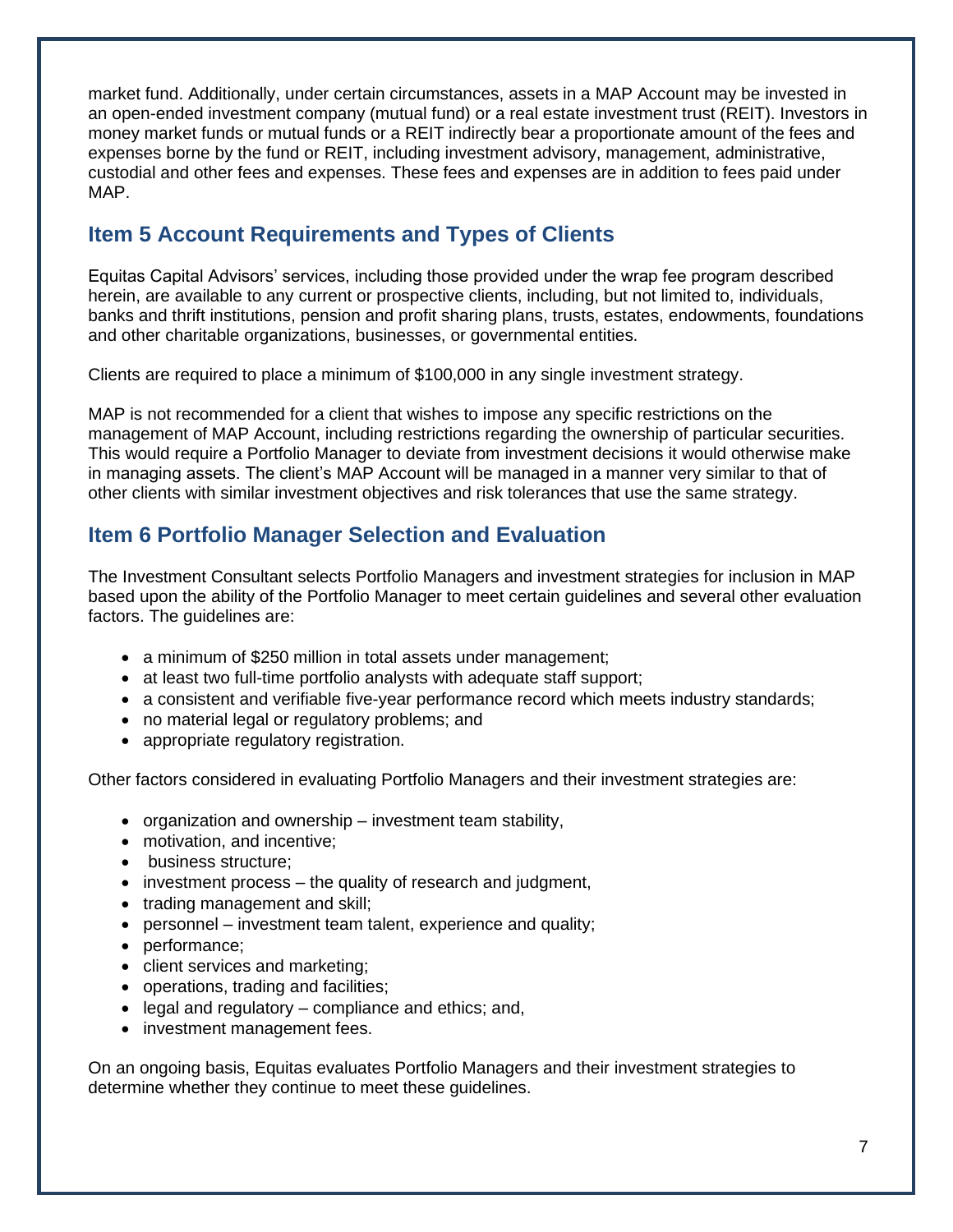Ongoing reviews may consist of on-site visits to each Portfolio Manager participating in MAP, annual presentations by each Portfolio Manager and monitoring for events which may affect the overall quality of service to clients. If any relevant information, including qualifications and/or performance concerns, is detected at any time, Equitas may put the Portfolio Manager or one or more of its strategies on review status (wherein concerns will be further reviewed and must be addressed), restrict the investment strategies from being presented to new clients, or remove the strategies from MAP. The level of restriction will depend upon the severity of the concerns and the ability of the Portfolio Manager to satisfactorily address such concerns. Equitas makes no representation regarding the future performance of any strategy of, or security recommended by, any Portfolio Manager participating in MAP.

The Portfolio Manager selected by the client may provide to the client additional information about the main sources of information used by the Portfolio Manager in managing the client's MAP Account.

## <span id="page-7-0"></span>**Item 7 Client Information Provided to Portfolio Managers**

Equitas Capital Advisors requires each new client to complete an investor profile questionnaire ("Investor Profile"), which is intended to measure the client's investment objectives, time horizons and risk parameters. Additionally, the Investment Consultant will individually consult with the client regarding the client's investment goals. In recommending a Portfolio Manager and an investment strategy for the client, the Investment Consultant considers the information contained in the Investor Profile, the client's stated investment objectives, the risk tolerance of the client, and other pertinent investment considerations. The client is responsible for promptly bringing to the Investment Consultant's attention any material change in the client's investment objectives or financial condition. The Investment Consultant will contact the client at least annually to confirm the investment goals of the client.

A Portfolio Manager selected by the client will receive from Equitas and PAS information from the Investor Profile and the client's investment policy statement. A Portfolio Manager selected by the client will also receive transaction confirmations, monthly statements (when there is account activity), have access to performance information and have online access to client account information. Equitas will provide relevant updated client information to the Portfolio Manager after receipt of such information from the client.

#### <span id="page-7-1"></span>**Item 8 Client Contact with Portfolio Managers**

There are no restrictions placed on a client's ability to contact and consult with his/her/its portfolio managers.

## <span id="page-7-2"></span>**Item 9 Additional Information**

The SEC requires disclosure of certain other information provided below.

#### **Disciplinary Information.**

On October 23, 2013, the Advisor, along with David Thomas("Respondent"), entered into a settled administrative proceeding with the Securities and Exchange Commission (the "SEC") related to alleged violations of Section 203(e), 203(f), 203(k) of the Investment Advisers Act and Section 15(b)(6) of the Securities Exchange Act of 1934 (the "Order") As part of the settlement, the Respondents neither admitted nor denied the findings in the Order issued by the SEC The SEC's findings are based on inadvertent mistakes or negligence. At no point did the SEC find that any of us intended to mislead or deceive anyone.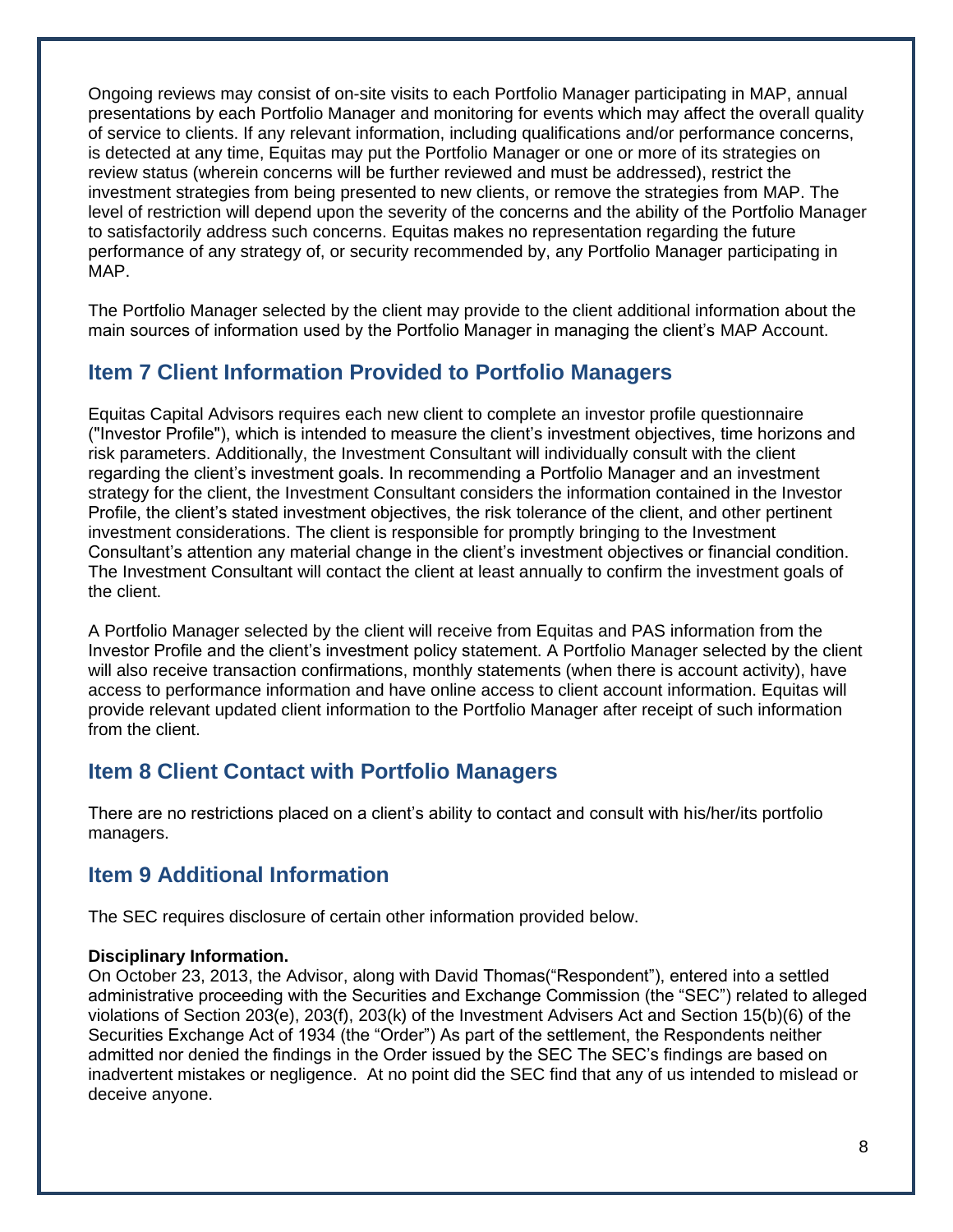Without admitting or denying the findings, Respondents consented to the entry of the Order summarized as follows:

The Order alleges that, in certain instances the Advisor inadvertently overbilled certain clients, negligently provided inadequate disclosures to clients regarding historical performance, compensation, conflicts of interest, and prior exam deficiencies; failed to conduct adequate annual compliance reviews, and to maintain adequate policies and procedures. The Order also alleges that David Thomas aided and abetted and caused the above referenced violations and were ordered to cease and desist from same. As part of the settlement, but without admitting or denying the SEC's findings, the Advisor agreed to correct these deficiencies – caused in substantial part by our former COO – and to revise our policies, procedures, and systems to reduce the likelihood of future mistakes. Our process, since September 2010, is working and no further billing errors have been noted.

The Advisor and David Thomas was ordered to cease and desist from committing or causing any future violations of the above rules, and the Advisor agreed to pay a o pay a civil penalty in the amount of \$100,000 and \$35,000, respectively. The Advisor was also ordered to and agreed to hire an independent consultant to conduct three annual reviews of the firm's policies and procedures.

#### **Other Financial Industry Activities and Affiliations:**

#### *Equitas Partners, LLC*

We serve as investment adviser to a fund doing business as Equitas Evergreen Fund, LP (the "Fund"). We receive an asset based fee for managing the Fund and Equitas Partners, LLC ("EP"), an affiliate of our firm, receives a performance based fee, as the general partner to the Fund. The Fund is a diversified fund of hedge funds comprising more than twenty-five individual hedge funds with differing investment strategies and risk characteristics. The Fund does not participate in MAP. The Advisor and EP are commonly owned by David Thomas, Jr., and David serves as the Chief Executive Officer of both entities.

#### Performance Based Fees/Side-by-Side Management

We manage the Fund which charges performance-based fees while at the same time providing advice to accounts (perhaps with similar objectives) that are not charged performance-based fees ("side-byside management"). Performance-based fees and side-by-side management may create conflicts of interest, which we have identified and described in the following paragraphs.

Performance-based fees may create an incentive for our firm to make Fund investments that are riskier or more speculative than would be the case absent a performance fee arrangement. In order to address this potential conflict of interest, a senior officer of our firm periodically reviews the Fund's investments for suitability and to ensure the investments are consistent with the Fund's investment objectives.

Performance based fees may also create an incentive for our firm to overvalue investments which lack a market quotation. In order to address such conflict, we have adopted policies and procedures that require our firm to "fairly value" any investments, which do not have a readily ascertainable value.

Side-by-side management might provide an incentive for our firm to favor allocations of investments to the Fund as a result of the performance based fee. For example, we may have an incentive to allocate limited investment opportunities to the Fund over clients who are charged asset based fees only. We generally do not recommend the same investments to individual clients as those we purchase for the Fund however to the extent we did engage in such practice, to address this conflict of interest, we have instituted policies and procedures that require our firm to allocate investment opportunities (if they are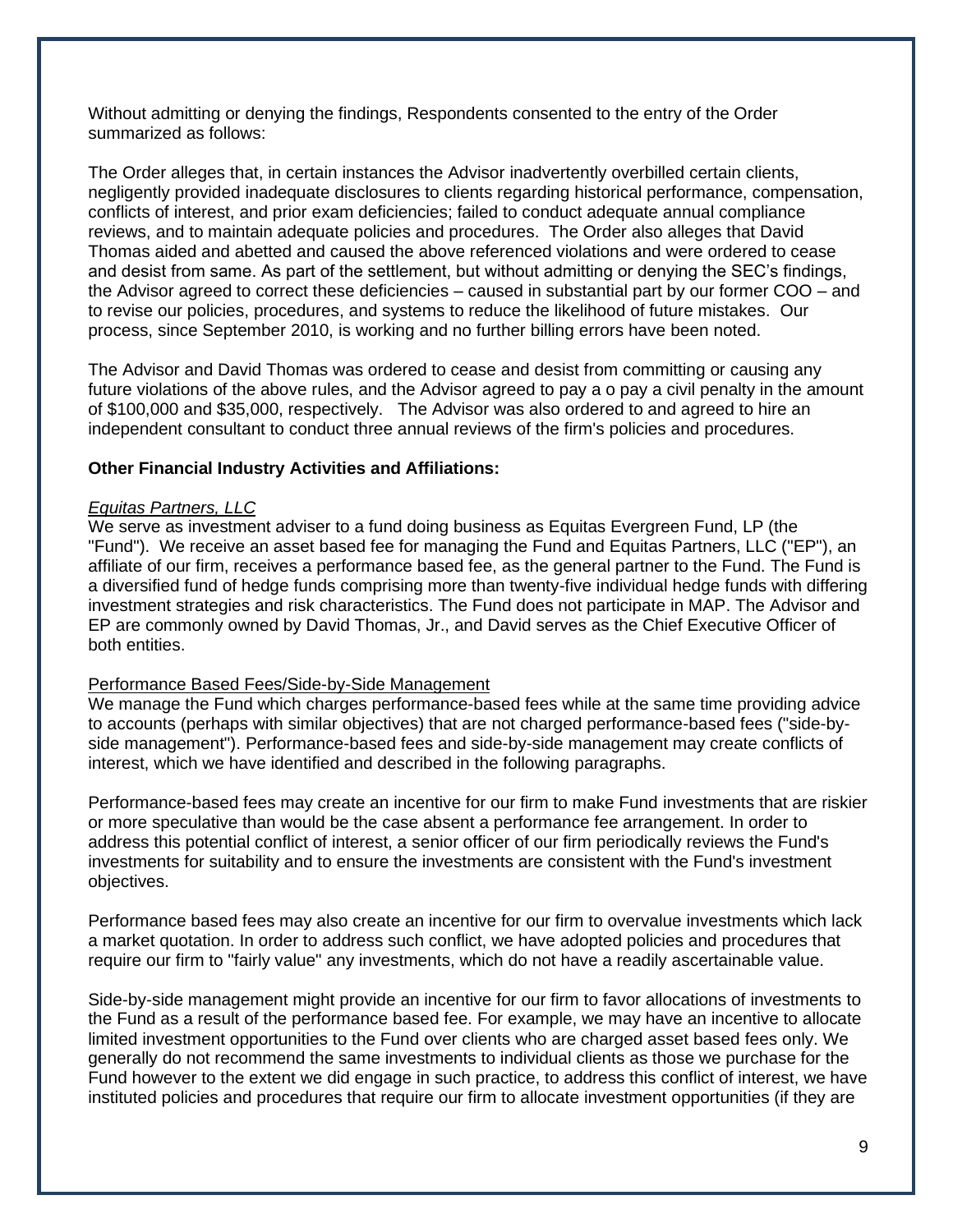suitable) in an effort to avoid favoritism among our clients, regardless of whether the client is charged performance fees.

#### *Pershing Advisor Solutions, LLC*

Pershing Advisor Solutions, LLC ("PAS") is a registered broker-dealer that regularly provides brokerage services for the Advisor's clients. PAS provides insured custodial services through Pershing LLC, a division of the Bank of New York Mellon. All client accounts that participate in MAP must establish and maintain an account at PAS. The Advisor and PAS are separately owned and operated.

**Code of Ethics, Participation/Interest in Client Transactions, Personal Trading.** We have a Code of Ethics that all employees are required to follow. The Code of Ethics outlines our high standard of business conduct, and fiduciary duty to clients. Our Code of Ethics includes provisions relating to the confidentiality of client information, a prohibition on insider trading, a prohibition on rumor mongering, restrictions on the acceptance of significant gifts, the reporting of certain gifts and business entertainment items, and personal securities trading procedures, among other things.

A copy of the Code of Ethics is available to any client or prospective client upon request. Our clients may request a copy of the firm's Code of Ethics by contacting David Thomas at 504-569-9600 or [dthomas@equitas-capital.com.](mailto:dthomas@equitas-capital.com)

As provided above, all clients who participate in MAP establish and maintain an account at PAS, and pay PAS a single "wrap fee" that covers all transaction, clearing and settlement, and custody expenses. MAP provides a cost effective alternative to paying separately for money management services, trading costs, brokerage fees, investment counseling, and ongoing account administration. The Advisor receives a portion of the wrap fees from PAS for the placement of investors in the MAP program, however any fees we receive through this program are used to offset, on a dollar-for-dollar basis, the particular client's consulting fees due to the Advisor. To the extent the offset is greater than the consulting fee invoiced, the Advisor rolls over that balance (the "Credit Balance") on a quarterly basis until the end of the year – at which point the balance reverts to zero and the Advisor retains any unused Credit Balance. Therefore, in situations where clients maintain a Credit Balance at the end of the year, the Advisor receives additional compensation from MAP.

This practice could present a conflict of interest because it could give the Advisor an incentive to recommend MAP based on the compensation received, rather than on a client's needs. We are conscious of and sensitive to this potential conflict, however, and of the duty of loyalty that we, as a fiduciary, owe our investment advisory clients. This includes the duty to address and to disclose conflicts of interest that may exist between the firm and clients. This potential conflict of interest is disclosed to clients and potential clients in our Part 2A Brochure and in this Wrap Fee Brochure. Finally, clients have the option to purchase investment products that the Advisor recommends through other brokers or agents that are not affiliated with the Advisor.

PAS believes that the Portfolio Manager or its associated persons may enter securities transactions which may be either consistent with or at variance with securities transactions in a client's MAP Account. However, PAS believes that the Portfolio Manager will not give preference to its own orders over client transactions or positions. When required by applicable law or exchange rules, the Portfolio Manager will obtain the consent of affected clients in advance of any transactions; the statements and/or confirmations of such transactions will contain the disclosures required by applicable law and exchange rules.

Equitas, PAS and/or Pershing and its representatives may give advice and take action in the performance of their duties to clients which differs from advice given, or timing and nature of action taken, with respect to other clients' accounts. Personal trading by Equitas, PAS and Pershing